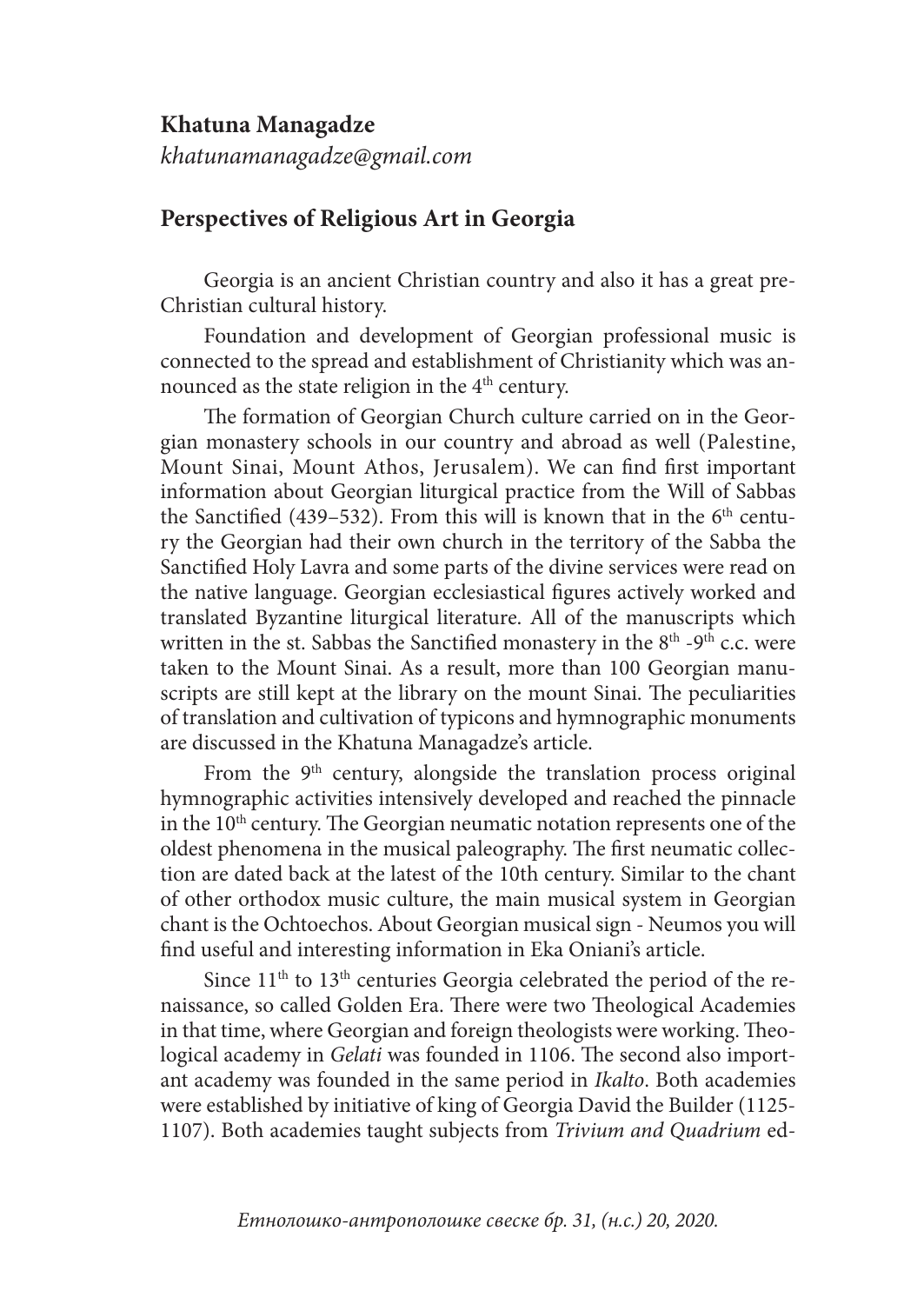ucational cycle. The medieval Georgian monument Skhalta's painting is discussed in the following paper.

Important national principle of Georgian music is polyphony<sup>1</sup>. A significant work of famous Georgian philosopher and leader of Gelati Academy Ioane Petritsi *Commentary on the philosophy of Prokles Diadochoses and Plato* (11th century) provided the information about the polyphonic nature of Georgian chant. He indicates the names of three voicepart *Mzakhri* - the beginner i.e. – the leader, *Zhiri* - the second part, *Bami* - the bass part and compared them to the principle of the understanding of the Trinity – Father, Son and Holy Ghost. Tamar Chkheidze's article represents how national Identity is Revealed in Georgian Liturgical Music. As well as in the structure of hymographic works, systems of musical writing, musical texture and liturgical, chanting traditions.

Since the end of Georgian cultural renaissance's epoch, the political situation in Georgia started worsening. From 13<sup>th</sup> to 18<sup>th</sup> c.c. Georgia was invaded by different conquerors –including Mongolians, Persians, Ottomans. During this hardship a lot of traditions were lost and forgotten including the tradition of reading neumos, Georgian Chants were orally passed from generation to generation.

From the end of 18<sup>th</sup> c. Georgia was occupied by Russian Empire. After the abolition of the autocephalous status of the Georgian Church (1811) and introduction of the Divine liturgy in Russian language (with Russian chanting) Georgian Chant faced hardship to forgot.

Considering this situation, from the 80s of 19<sup>th</sup> c. *The Committee for the revival of Georgian Church Singing* was established. As a result of the effort of this committee, on the verge of the  $19<sup>th</sup>$  -  $20<sup>th</sup>$  c.c. tradition of the oral chants were transmitted on the five-line System. The several thousands of chants transcribed by them are preserved at the National Centre of Manuscripts. From this period started the development Georgian classical music.

During 1918-1921 years Georgia had receive the independence. But in the 1921 again was under the pressure of Soviet Russian occupation for 70 years. During this period 1305 churches were closed; Hundreds of monks were killed; Georgian Chants have been banned again.

1 Georgian polyphonic singing was relisted on the Representative List of the Intangible Cultural Heritage of Humanity in 2008. An important part of Georgian culture, including the Georgian alphabet were granted the national status of intangible cultural heritage in Georgia and inscribed on the UNESCO Representative List of the Intangible Cultural Heritage of Humanity in 2016. During history 3 writing systems (scripts) were used in Georgia: Asomtavruli (1<sup>st</sup> to 11<sup>th</sup>c.c), Nuskhuri (9<sup>th</sup> to 18<sup>th)</sup> and Mkhedruli (from 11<sup>th</sup> c till nowadays).